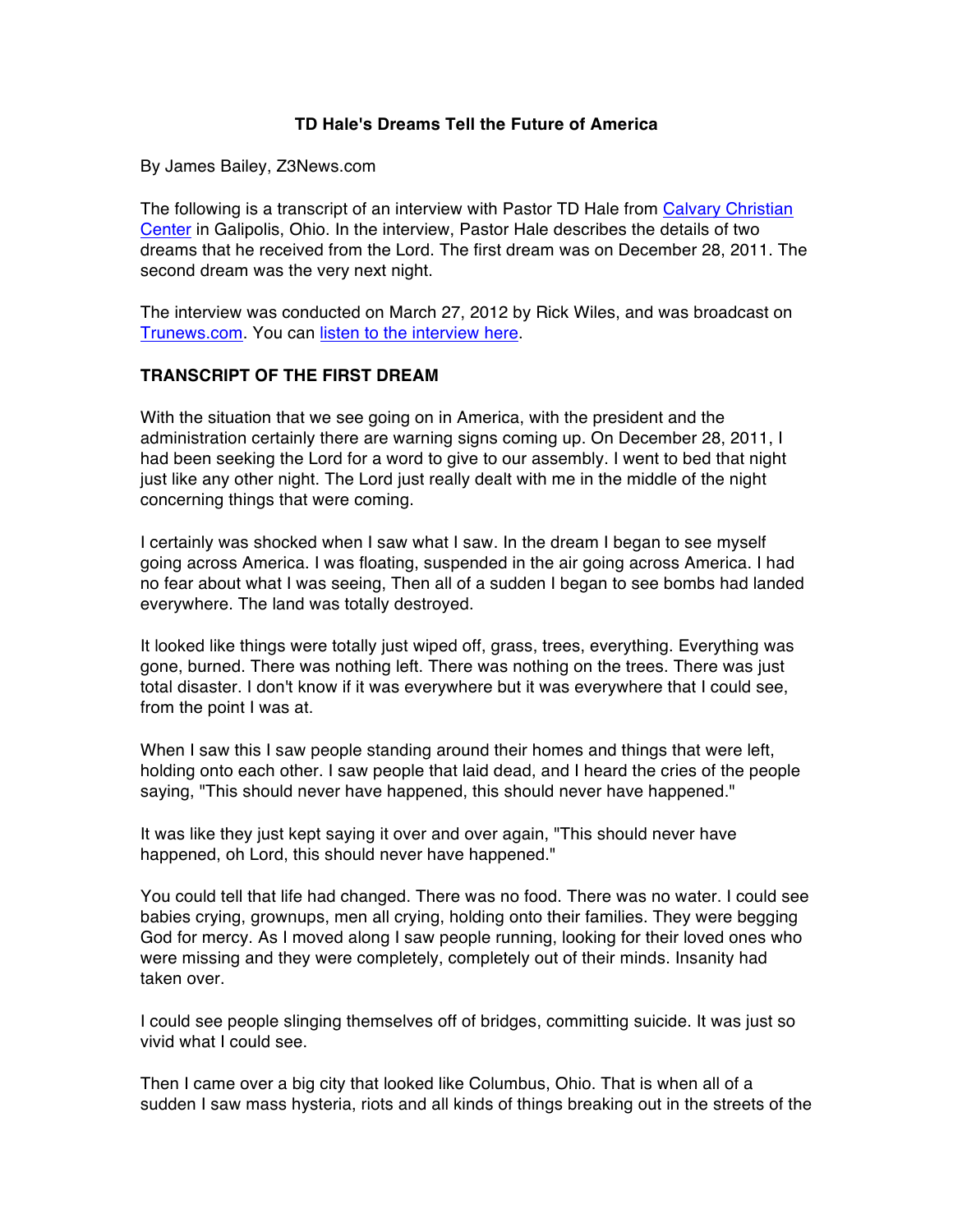city. There were windows being busted. There were people just grabbing things left and right. But when I saw it, I did not see them grabbing things like TVs and electronics. They were grabbing food. They were grabbing chips. They were grabbing water. They were grabbing anything they could get in their hands to sustain their lives. It was all about survival. I could tell that this was different from riots that we have seen in the past.

They had come into the stores by the thousands, as many as could come in. I saw them pushing shelves over and pushing electronics aside. They were trying to grab the food, the bread, the cases of water. They were seeking everything they could get for survival.

The rioters were fighting among themselves. I saw one man grab a gun out of his pocket and shoot another man right in the head.

The next part of the dream was the most startling for me. As I left that place, I was going like at the speed of light. I found myself standing on the backside of the White House. As I stood there I looked up. I heard a voice say, "Look up to the Truman balcony." I knew what a balcony was, but I did not know the balcony had a name. I did not know that there was a Truman balcony until I later shared this with a friend who told me there is a balcony by that name at the White House. In my mind, I believe the Lord identified that to let me know that my dream was from the Lord.

I saw the president of United States, President Obama, standing on the balcony and I saw in his hands a shotgun. All of a sudden, to my left hand side I heard a loud scream, real loud. When I turned my head to see where the scream was coming from I saw flying high in the air was a majestic eagle flying in the air around Washington DC. I knew that scream. I knew it was an eagle.

I saw all of a sudden the president of United States point that shotgun and shot that eagle dead and it fell to the ground. When it did I looked back up at him and he just had a smile on his face like a smirk. And these were the words I heard in the dream, "I've done it and I won't have to deal with this in my administration."

Then there was dead silence. Then I heard a voice say "Tell the people that this is my will, that this is my hand, this is the hand of the Almighty both upon the generation of the righteous and the cursed. The righteous will find their way and will know what to do. The cursed will wander around with no compass because the cup is full."

There will be people running around saying we don't understand why these things are happening, but people need to understand that God has everything under control. The Lord let me know that this is his will. This is his hand upon the righteous and the cursed and we have to accept that.

It amazes me how people have their heads buried in the sand when God is sending so many warnings to people through all kinds of His servants and yet they still will not believe. It is just like in the Bible (with ancient Israel). God sent the prophets and warned them there is going to come destruction, there's going to come to come trouble, the nations are going to come in and take over. But the people said, "No that's not going to happen, God is not going to let that happen. God won't do something like that." But then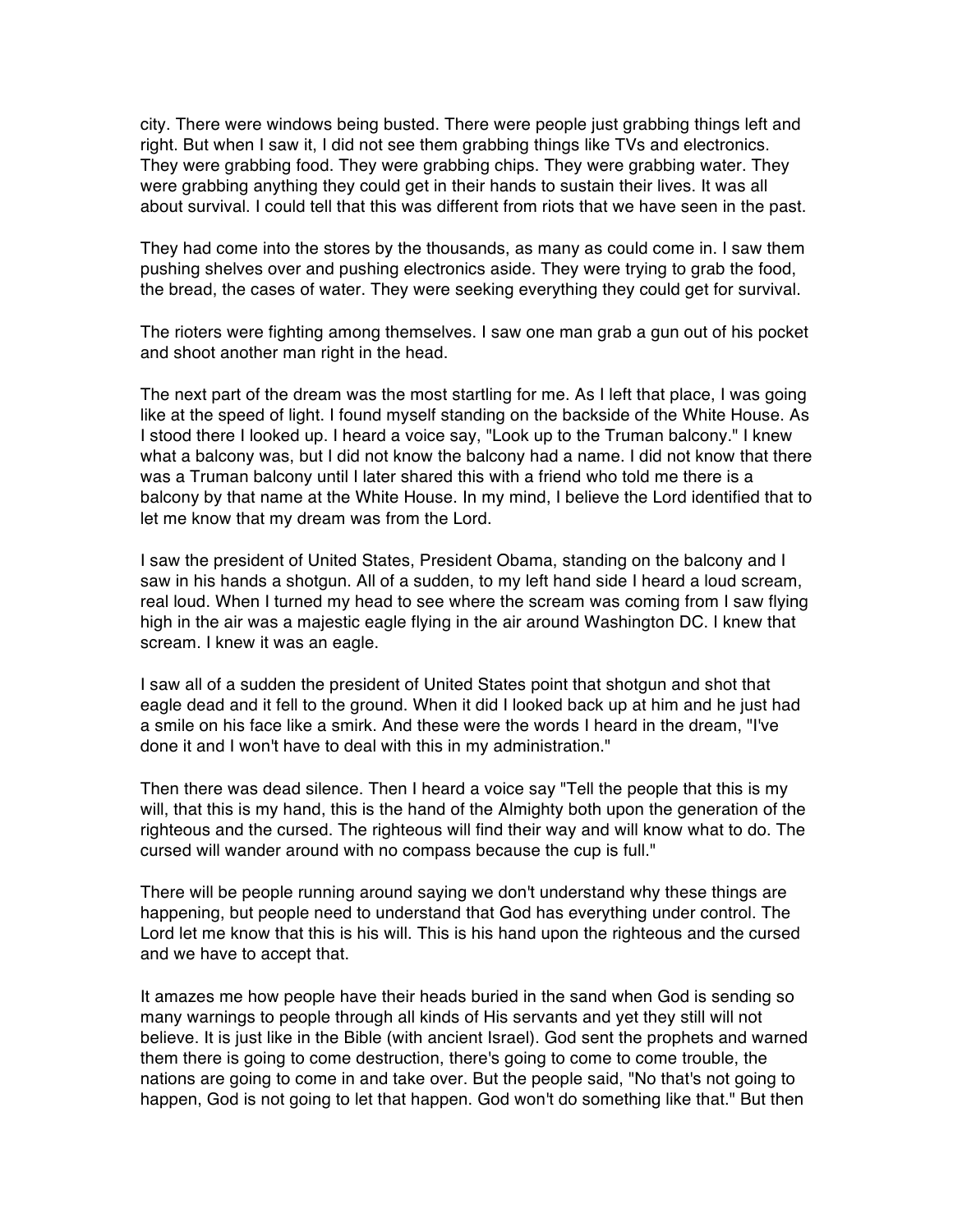it did happen. Then the people went back to God and apologized to him and said we are sorry, but it was too late.

It is like people have fallen asleep. They don't have a prayer life. They constantly just go on as if nothing is going to happen. They act like life is going to continue on as it is, like America is going to continue on as it is, and there is no urgency. They have their heads buried in the sand, but God is saying "it is time to wake up. Things are getting ready to happen. It is going to move at a fast rate. It is time to get a prayer life back."

At that point in the dream I knew we were coming to a showdown between good versus evil. I saw people gathering in their homes and there were prayer meetings. People were praying in the spirit. Then I heard the Lord say, "Tell my servants and my handmaidens a special anointing will reside on you in the last days. Hold not back your voices but speak your hearts for out of them come the issues of life. Pick up the mantle of prayer and cover yourselves in a secret place of prayer. Your eyes will be anointed with a special anointing. There will be others who will be blinded to my word. All things will be revealed in their due course. There will be a supernatural wave of the spirit that will come over this generation very soon. The final voices are in the land to speak one last time. Yet through the ministries of tapes and DVDs and books that people would have in their possession that God will give them that spiritual food to sustain them during these times that are coming upon us. The Lord said there are harsh days coming.

All of a sudden, things changed in the dream and I began to hear a voice, the voice of God. I saw in front of me a very old antique table. I knew there had been documents signed on this table, special documents. I am hesitant to say this but I saw a voting ballot laying there on the table. As I looked at the ballot I saw two names on it. I saw the President's name and I saw Mitt Romney's name on it. Then all of a sudden I looked and I saw the president of United States name check marked. I knew then what that meant. I looked at the ballot and I saw written on the ballot, "This is the will of the Lord." Then I woke up.

America's days are numbered. The handwriting is on the wall. I am telling my church to be prepared and to get their house in order. I am telling them that whatever they need to do for their families do it quickly.

## **TRANSCRIPT OF THE SECOND DREAM**

The very next night I had a second dream in which I saw the American people going into slavery. In this dream I came upon a wooded area where I saw some people that were camping. They were not camping like we normally think. They were hiding. They were all standing by their tents. There were two tents. The people looked tattered. They looked like they had not taken a bath in ages. There were gallon jugs of water and they were trying to light a fire but they didn't want to bring attention to themselves. But they had already been found out.

I saw some federal officials coming up around and they took these families. They handcuffed the adults and took them to the cars, and they took their children with them. I also saw two elderly people and they took them and put them in the car. I saw the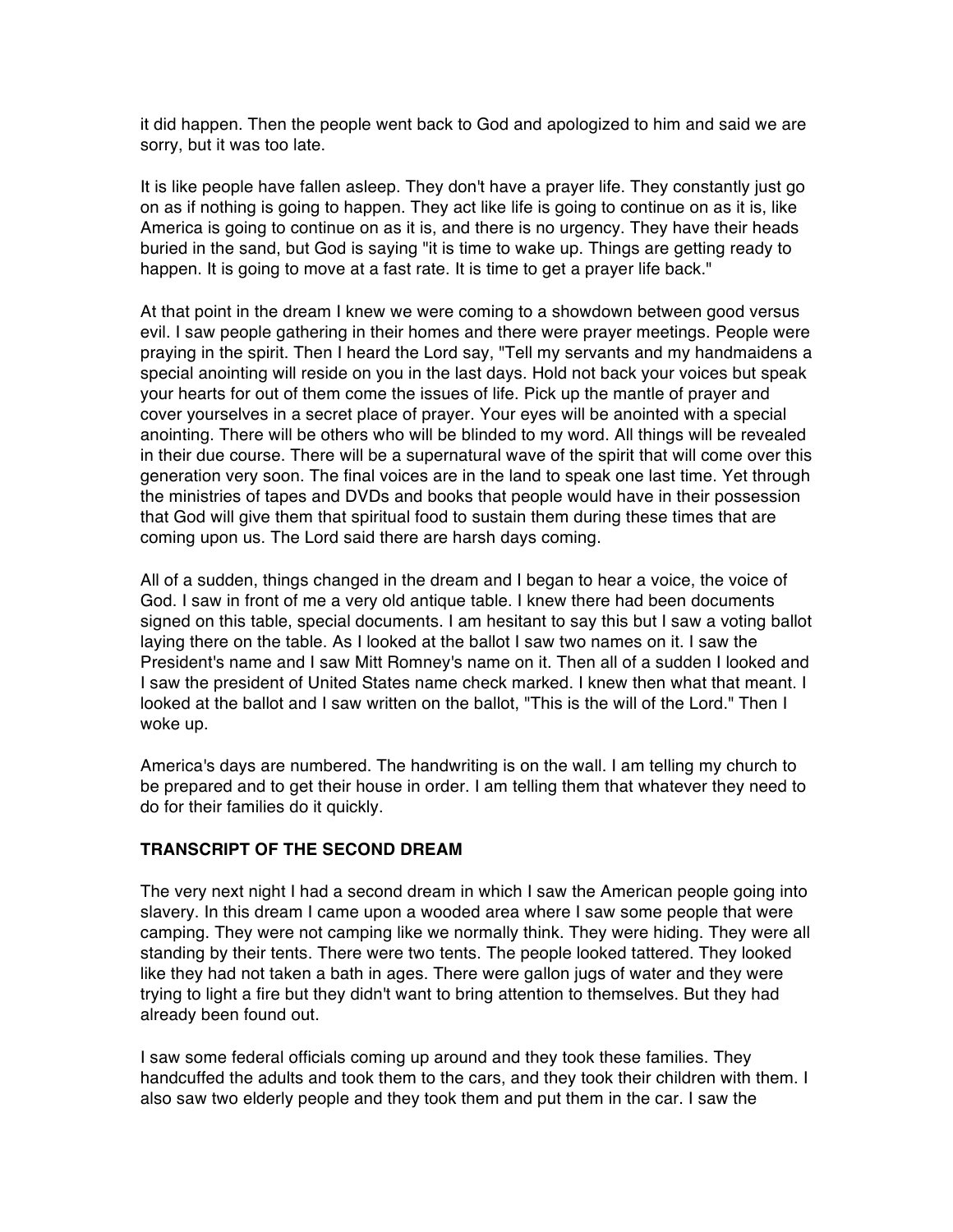federal agents and they said "We are from the United States government and you are under arrest."

I knew that these people had been running to get away from being arrested. They took these people to some kind of a processing place. I was standing in front of this building where I watched them being taken in and processed. To me, it was like I was looking at the days of Hitler again. The building looked like it had been modernized and updated and painted, but it looked tattered and things were very run down. I knew they were old military bases that had been shut down. I saw them take the people inside where they were being processed. I even saw them being fingerprinted.

I saw rail cars that came up beside this place. I did not go into the rail cars so I did not see inside them. That frightened me. It really disturbed me. I knew America was in trouble when I saw that. I knew we were headed down a path that was not going to be turned around.

I felt like I had entered into a death camp. What I saw literally sickened me. I knew that America was about to change.

## **MY COMMENTS**

An interesting point about TD Hale is that when he saw Barack Obama for the very first time back in 2004, the Lord showed him Obama would eventually become the president. So he got that right. Also, the dreams were given to him in December 2011, which was about six months before Mitt Romney secured the Republican nomination. Pastor Hale saw Mitt Romney's name on the ballot in the 2012 election so he got that right too.

At the time of this posting, it is Nov 2, 2012. The election is now only four days away. We will know then whether or not Pastor Hale's dream is correct regarding the outcome of the election. If Obama wins then Pastor Hale's track record remains good. If not, this post will likely not stay on my site and I will be left wondering where this dream came from.

The first dream has four parts:

- 1. Scene One total destruction from bombs
- 2. Scene Two mass riots in a large city in America
- 3. Scene Three President Obama shooting the American eagle
- 4. Scene Four election ballots with Obama winning re-election

Since we are just four days away from the election, it is safe to say the scenes are not in chronological order. In fact, my guess is they are in reverse chronological order. So my comments are listed below in reverse order.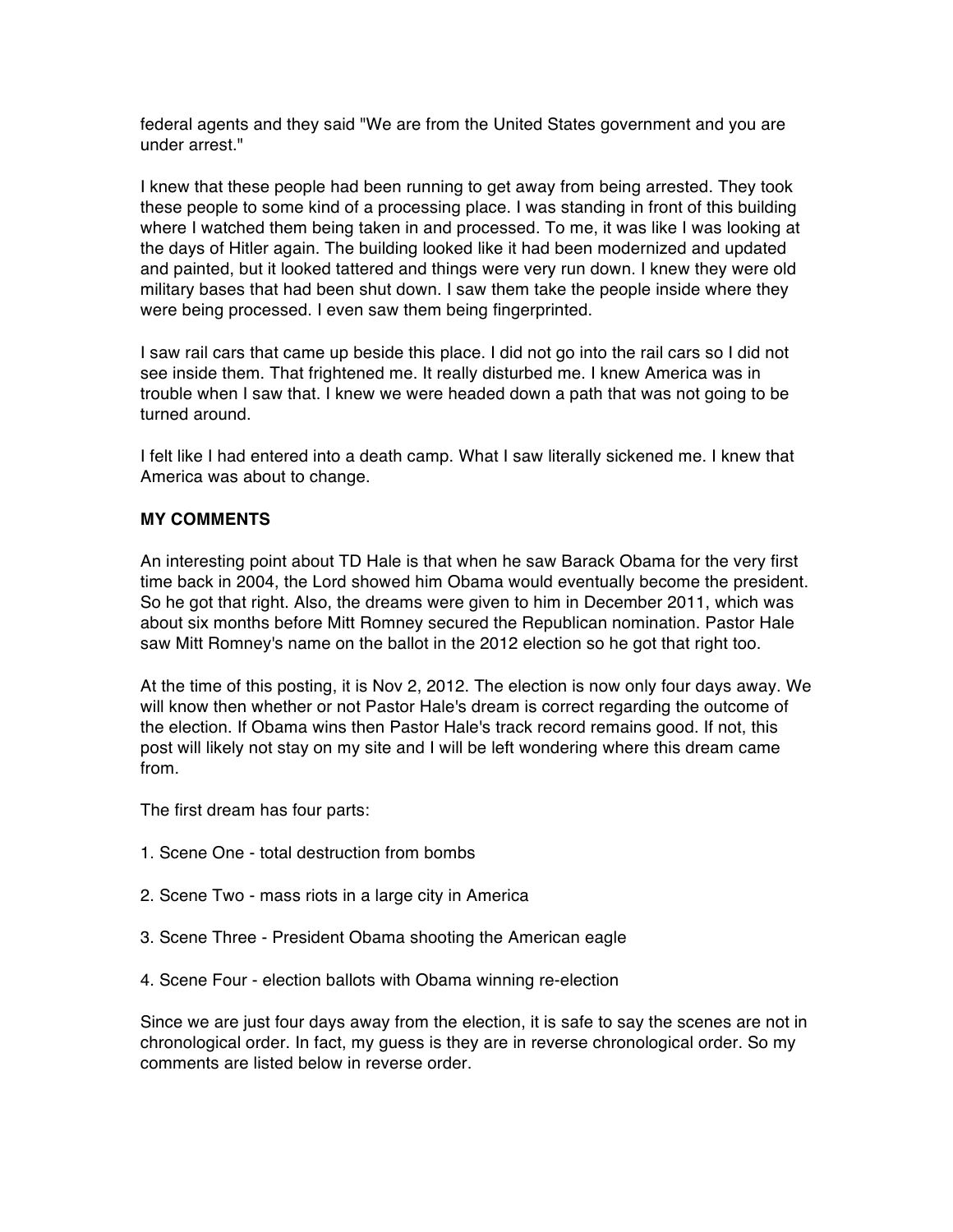**Scene Four:** This is very straightforward, Obama gets re-elected. The current polls show the race is very close. We will know in a few days whether or not the dream was accurate.

**Scence Three:** At some point after the election, Obama completes his destruction of our constitutional form of government and the freedoms we enjoy. It sounds like Obama will take over as a dictator at that point.

**Scene Two:** Many other prophetic voices have already warned about mass riots coming to America including John Paul Jackson, Terry Bennett, Shane Warren, and others. The dream did not provide any details on the timing, which is why it is important to note that John Paul Jackson connects the riots with the election. He said the riots would come because there was going to be such a furor over the election and over the fact that the American dollar has become worthless. The riots ultimately lead to martial law in many parts of America, with most of the violence and suffering concentrated in large urban areas. If you are living in the downtown area of a large city it would probably be a good idea to move out to a rural area. It would also be a good idea to stock up on canned foods, rice, beans, water, batteries, cash, and things like that. It sounds like a massive disruption is coming to our food and water supplies. Rick Joyner from Morningstar Ministries says he believes the worst part of it will last about three months and in some areas it will be less than that. Grocery stores get wiped out fast in panic situations so it is important to act before the crisis starts.

**Scene One:** This is very disturbing. TD Hale did not know what part of the country was hit or if all of it was hit. John Paul Jackson said a dirty bomb will explode in a coastal city making it uninhabitable for over 30 years. He also saw the tunnels that run under water in a large American city were completely filled with water. Others have seen missiles striking several large cities bringing massive destruction. No dates are provided so we do not know if this happens during the Obama administration or perhaps years later or even decades later. As with any prophetic words, we only see part of the picture. It is very important to avoid drawing conclusions beyond the details revealed to us. That only leads to misinterpreting the revelation. It is clear that this is a warning to all who have ears to hear in America. God is calling us to repent of our sins and turn to Him. John Paul Jackson said the Lord told him things will continue to get worse until we do that.

TD Hale's second dream is also very disturbing. Others have shared similar words about American citizens being forced into concentration camps. It sounds similar to the horrible camps now used in North Korea and the Nazi camps from World War 2.

There are no dates provided so this might be very soon or it could also be years or even decades away. Based on other prophetic words received by Rick Joyner and Bob Jones, my guess is we have a decade or more before the concentration camps come. This is only a guess and could be way off. However, the reason I say that is because both of these prophets indicated 2012 was the beginning of the great harvest of lost souls. They said the harvest period would last about 12-15 years. Bob Jones said the harvest begins in 2012 and the believers are gearing up for it now. He says the harvesting will be in full swing by 2015 and will bring in over one billion youth by the year 2020. Of course, it is also possible that concentration camps occur during the harvest season. This is the